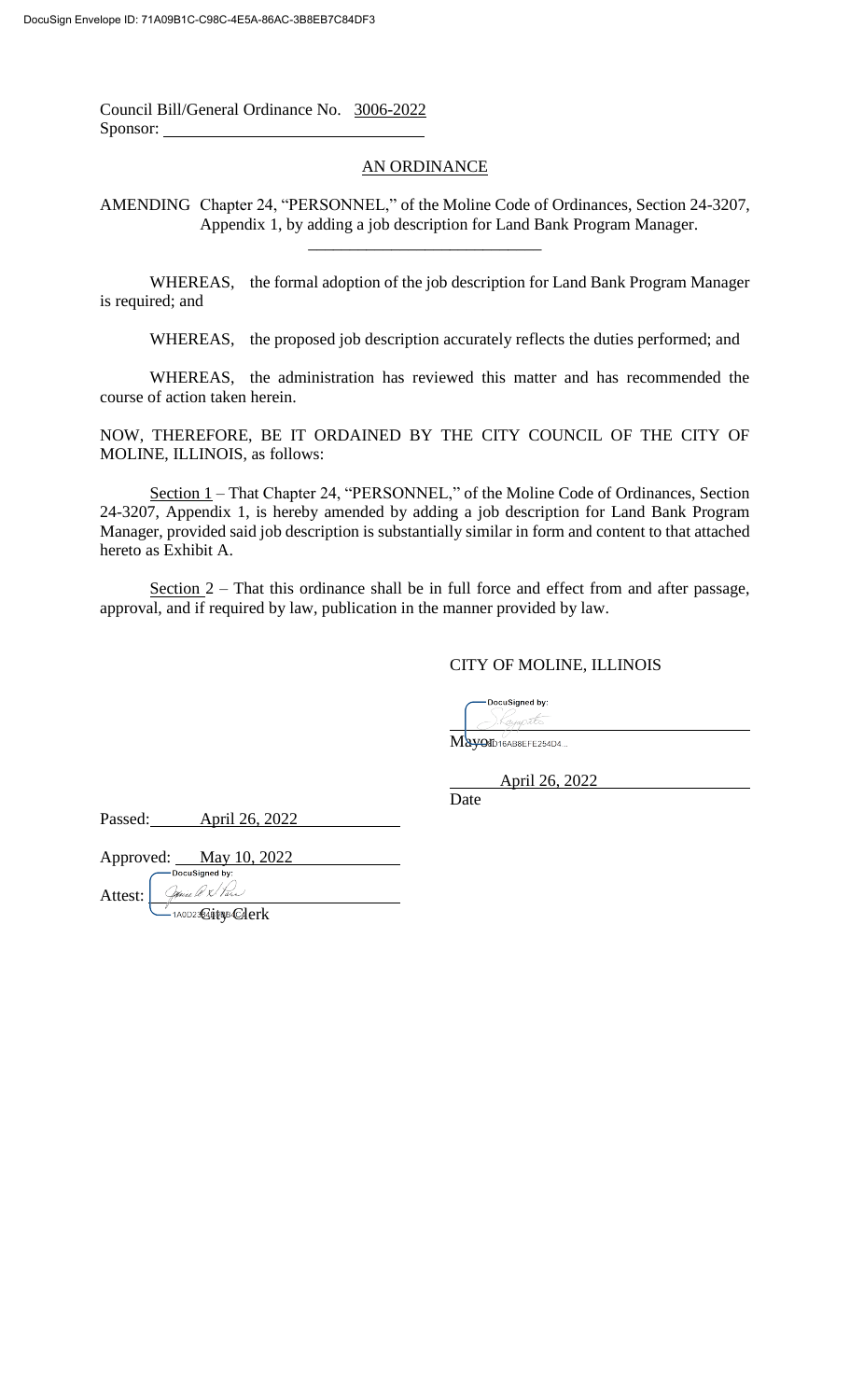**Exhibit A**

GRADE N07<br>FLSA NE FLSA<br>WC 8810 EEO 01/50 POSITION 264

# **JOB TITLE: LAND BANK PROGRAM MANAGER**

## **CHARACTERISTICS OF THE JOB**

Under the direction of the Board of Directors, responsible for overall management and operation of the Quad City Regional Land Bank Authority (QCRLBA); protection of the organization's financial assets while ensuring compliance with board directives; preparation and handling of legal and highly confidential information; and coordinating with collaborative partners in program planning, program scheduling and implementation efforts. Work is performed exercising considerable independent judgment within the guidelines of established policies, goals and objectives of the Board.

The existence of this position depends on the availability of funding from the QCRLBA, including federal, state, local grant funding and QCRLBA program income.

**EXAMPLES OF DUTIES** Other duties may be assigned.

Plan, budget and implement the Land Bank Program.

Oversee financial functions including those necessary for auditing, budgeting, financial analysis, capital asset and property management.

Oversee grants and contracts management including negotiating agreement terms that reflect the needs of QCRLBA; coordinate with legal advisors to finalize agreement terms; monitor progress of agreements and maintain agreement documentation to ensure fulfillment of agreement terms including receipt and expenditure of funds.

Assist in the development of current and long-term organizational goals and objectives as well as policies and procedures for QCRLBA operations. Establish plans to achieve goals set by the Board of Directors and implements policies, subject to approval by the Board of Directors.

Work closely with staff members to ensure they are provided with appropriate support systems and responsive, quality service in the areas of sales, property management, planning, project accounting, human resources, purchasing and related administrative functions.

Analyze and evaluate vendor services, particularly for insurance and management of QCRLBA funds, to determine programs and providers that best meets the needs of QCRLBA and make recommendations to the Board, as appropriate; negotiate or oversee negotiation of services, terms and premiums and execute contracts with supply and service vendors and auditors and consultants.

Facilitate effective working relationships with program participants, partners in program planning, program scheduling, and implementation efforts.

Ensure that all organization activities and operations are carried out in compliance with local, state and federal regulations and laws and conformance to acceptable standards and practices. Promote communication and adequate information flow.

Responsible for management of all data and reporting requirements under the program.

Organize and maintain files, correspondence and other records and reports.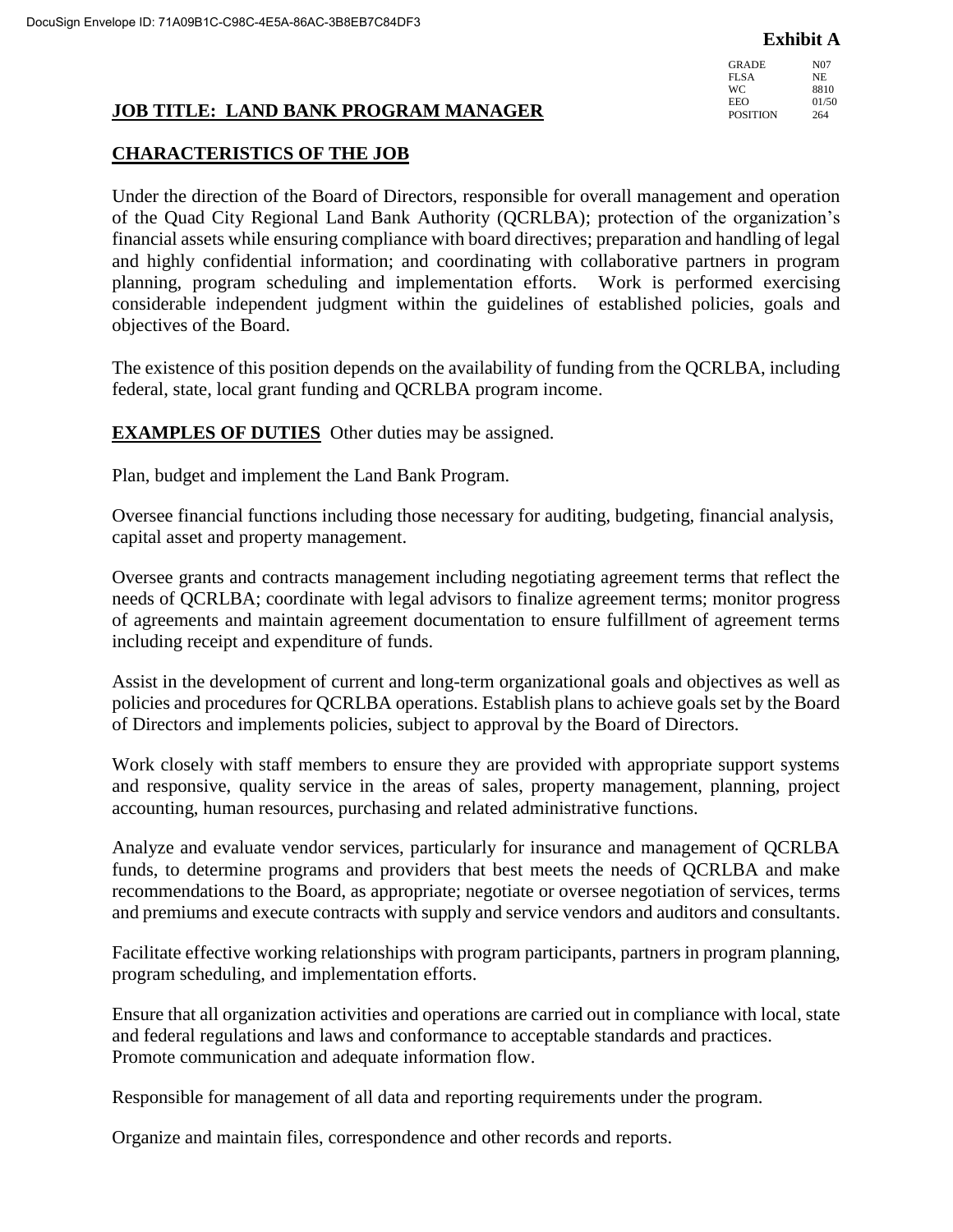Make regular contact with the general public, persons in other departments and outside agencies and considerable contact with officials at higher levels of the organization and outside agencies for the purpose of explaining procedures, services and program regulations.

### **REQUIREMENTS**

### **Training and Experience**

Bachelor degree or equivalent from an accredited college or university with an emphasis in business administration, community development, public administration, urban planning or related field and three (3) years' progressively responsible experience in business, real estate, financial management or related areas; or any equivalent combination of training and experience that provides the required knowledge, skills and abilities.

### **Knowledge, Skills and Abilities**

Thorough knowledge of acceptable practices and standards of property management and acquisition, redevelopment activities and maps, charts, sketches and graphics; Illinois real estate and business law; general knowledge related to community and economic development as it relates to acquisition, management and disposal of real property laws and regulations that impact the work performed; good knowledge of fiscal and administrative office procedures, practices, systems and equipment; grant writing and management; fiscal and project management; business English, arithmetic, spelling, grammar and Roberts Rules of Order; and of federal, state and local housing/community development regulations and processes.

Excellent skill in public and employee relations and in maintaining effective working relationships; organizing, completing and reporting on projects; multitasking and composing clear, concise and informative correspondence; advanced skill in using Microsoft Outlook, Word, Excel, Access, PowerPoint software; skill in operating report generating software; and proofreading and performing data entry with a high degree of accuracy.

Ability to maintain absolute confidentiality of the materials and situations encountered on the job; read, analyze and interpret complex documents; define problems, collect data, establish facts and draw valid conclusions; write reports, business correspondence and procedures; respond effectively to inquiries and complaints; effectively present information and respond to questions from groups of managers, elected officials, employees and the general public; interpret an extensive variety of technical and legal materials and deal with several abstract and concrete variables; understand and carry out established policies and procedures and interpret a variety of instructions in written, oral, picture or schedule form.

### **Certificates, Licenses, Registrations**

Valid Illinois driver's license or equivalent

### **Physical Demands**

The physical demands described here are representative of those that must be met by an employee to successfully perform the essential functions of this job. Reasonable accommodations may be made to enable individuals with disabilities to perform the essential functions.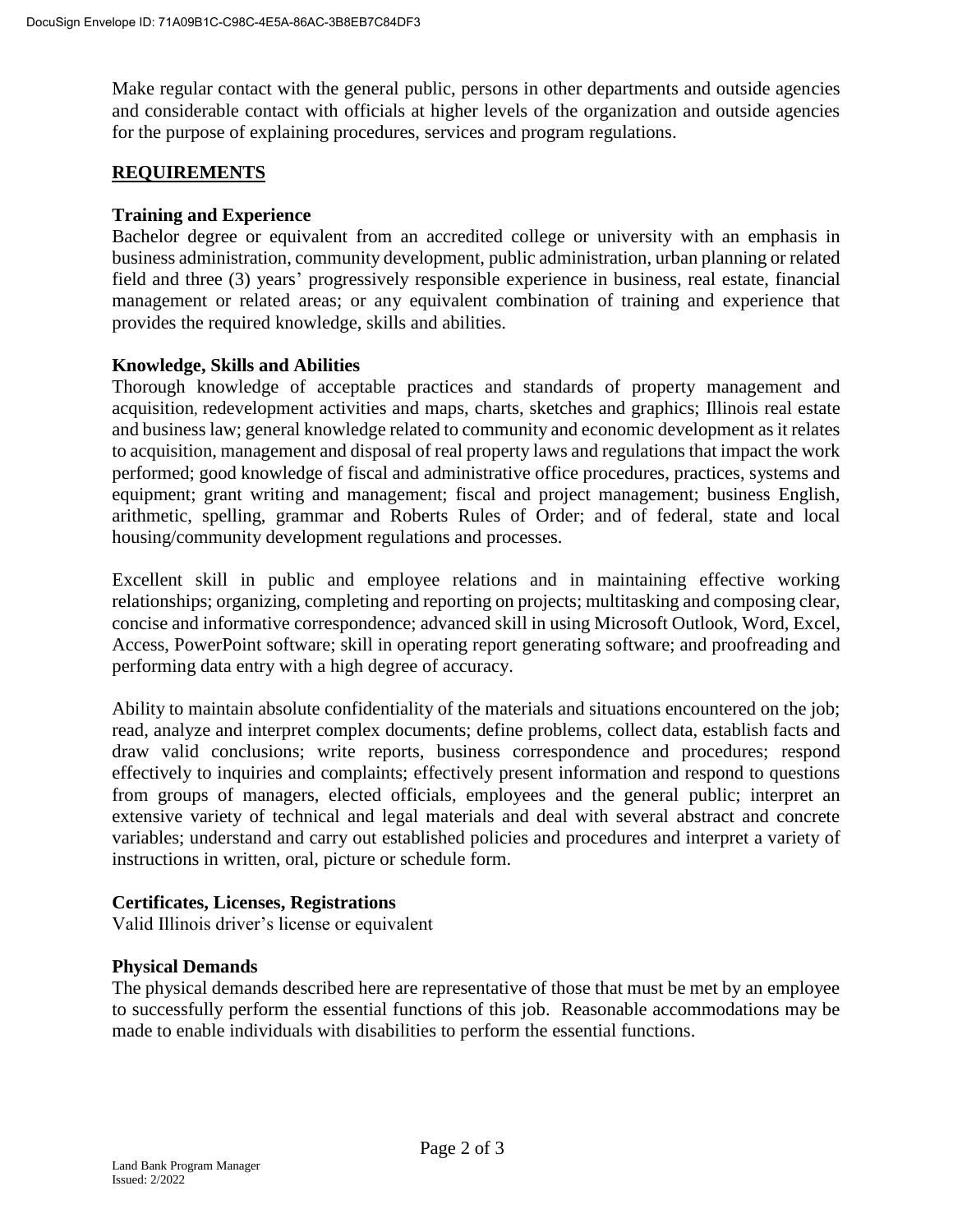While performing the duties of this job, the employee is frequently required to sit and talk or hear and occasionally required to stand, walk and lift and/or move up to 10 pounds. Specific vision abilities required by this job include close vision, distance vision, color vision, peripheral vision, depth perception and ability to adjust focus. The noise level in the work environment is usually quiet.

Approved:

DocuSigned by: \_\_\_\_\_\_\_\_\_\_\_\_\_\_\_\_\_\_\_\_\_\_\_\_\_\_\_\_\_\_\_\_\_\_\_\_\_\_\_\_\_ \_\_\_\_\_\_\_\_\_\_\_\_\_\_\_\_\_\_\_\_ City Administrator Date

4/28/2022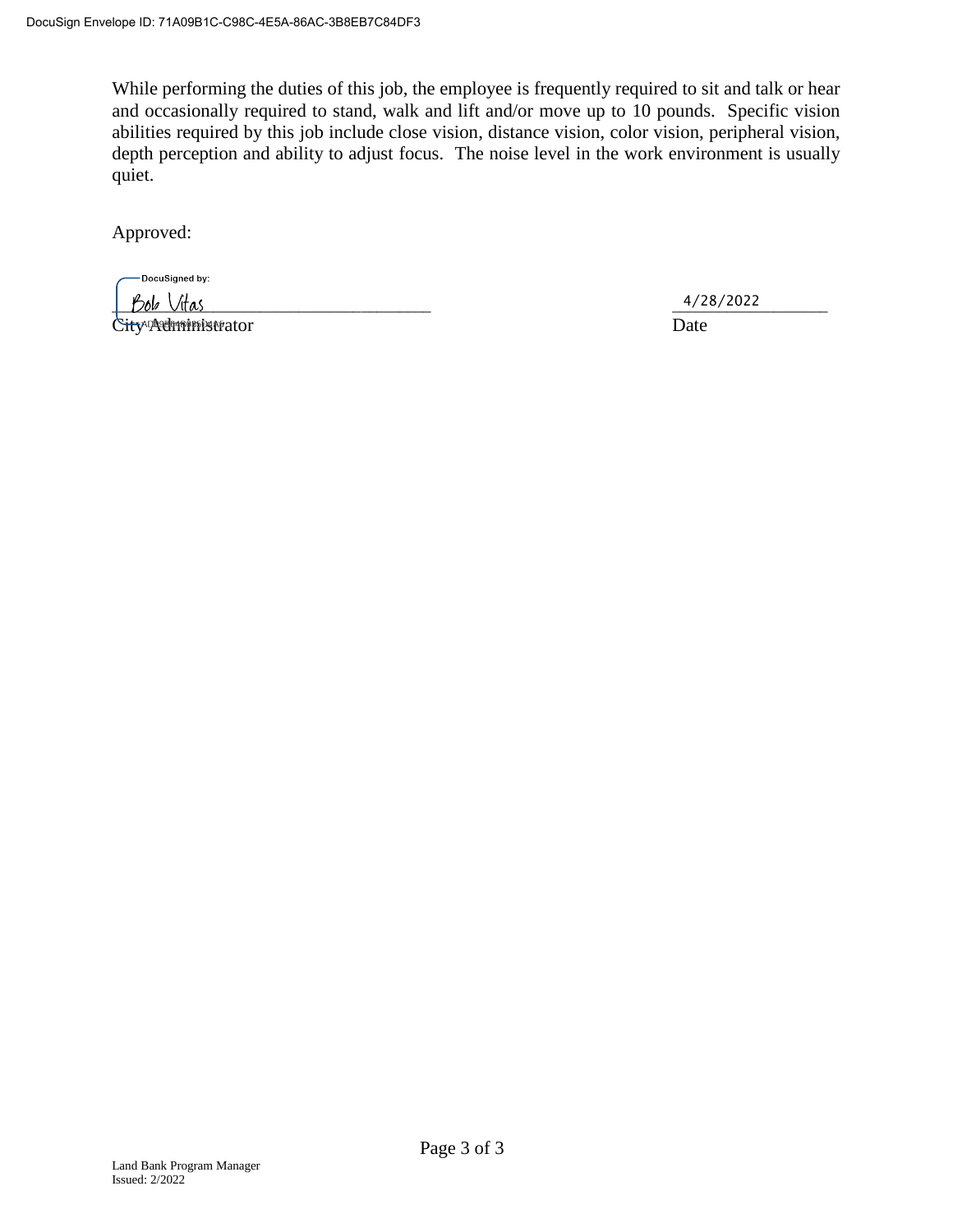### **EXHIBIT B (Draft)**

#### **Procedures for Appointment and Compensation for First Land Bank Manager**

The Land Bank Program Manager position is a new position, as such, the job description has been factored by the (City of Moline) Human Resource Director. This recruitment outreach for this position will include, but not limited to, advertising on social media, municipal websites and other employment websites for a period of at least 14 days or until filled. The City of Moline is an equal opportunity employer.

During the recruitment period, all applications will be accepted online at www.moline.il.us.

#### **Compensation**

Based off the drafted job description, the position factors at a Grade N07, with a salary range of \$61,758.94 - \$86,462.27. If there are significant changes to the job description, the Human Resources Department would need to re-evaluate the grade.

#### **Benefits**

#### **Medical, Dental & Vision Insurance**

Eligibility for insurance begins the first of the month following a 30-day waiting period for new employees. The City and the Employees share in the cost of the plans. Medical, dental, and vision plans available to employees, retirees, and other eligible dependents include:

- A self-funded, comprehensive dental plan
- A self-funded vision plan
- A self-funded medical plan (including prescription drug coverage)

#### **Pension**

American Federation of State, County and Municipal Employees (AFSCME), non-union, and United Auto Workers (UAW) employees participate in the Illinois Municipal Retirement Fund (IMRF). Retirement benefits are based on years of service and wages earned. Employees contribute 4.5% of earnings to the pension.

#### **Paid Time Off**

The amount of paid time off is dependent upon the employee's position and years of service. Paid time off includes vacation, sick leave, holidays, and personal days.

#### **Deferred Compensation & Roth IRA Plan**

The City offers a voluntary 457 and Roth IRA retirement savings plan through International City Management Association Retirement Corporation (ICMA-RC). Employees can contribute a portion of their salary to this plan to assist them in building retirement security.

#### **Flexible Spending Plan**

Through the flex plan, using pretax dollars, employees can pay their portion of their health insurance premiums and qualified medical, dental, vision, and day care expenses. Employees are eligible to participate in the plan the first of the month following a 30-day waiting period.

#### **Employee Assistant Program (EAP)**

The City of Moline offers employees and their immediate family members confidential, professional counseling services and specialty referrals. An assessment and six free counseling sessions are provided.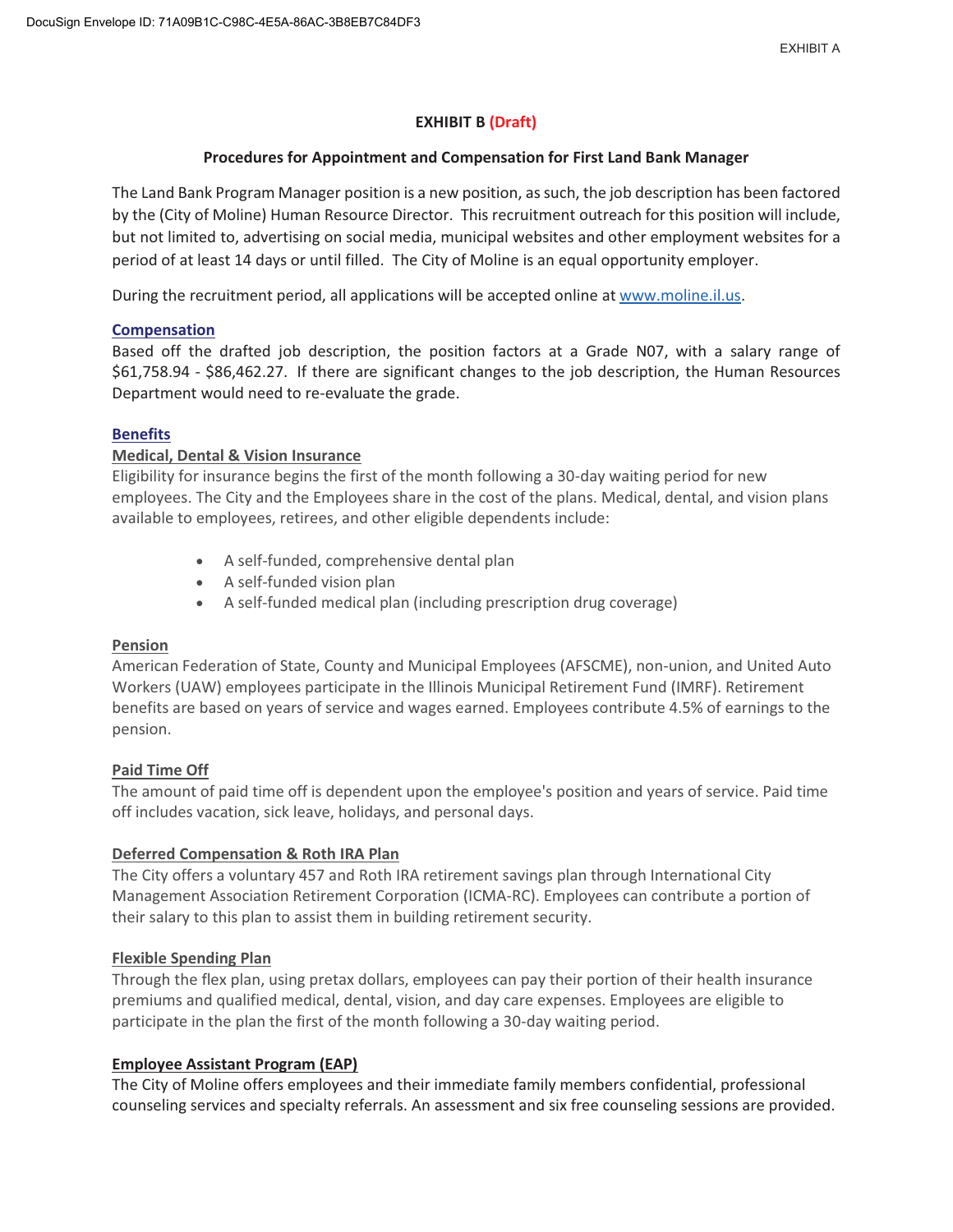#### **Life Insurance**

A voluntary, decreasing term life insurance policy is available for employees participating in the IMRF pension. This policy provides coverage for employees, their spouses and any eligible dependents.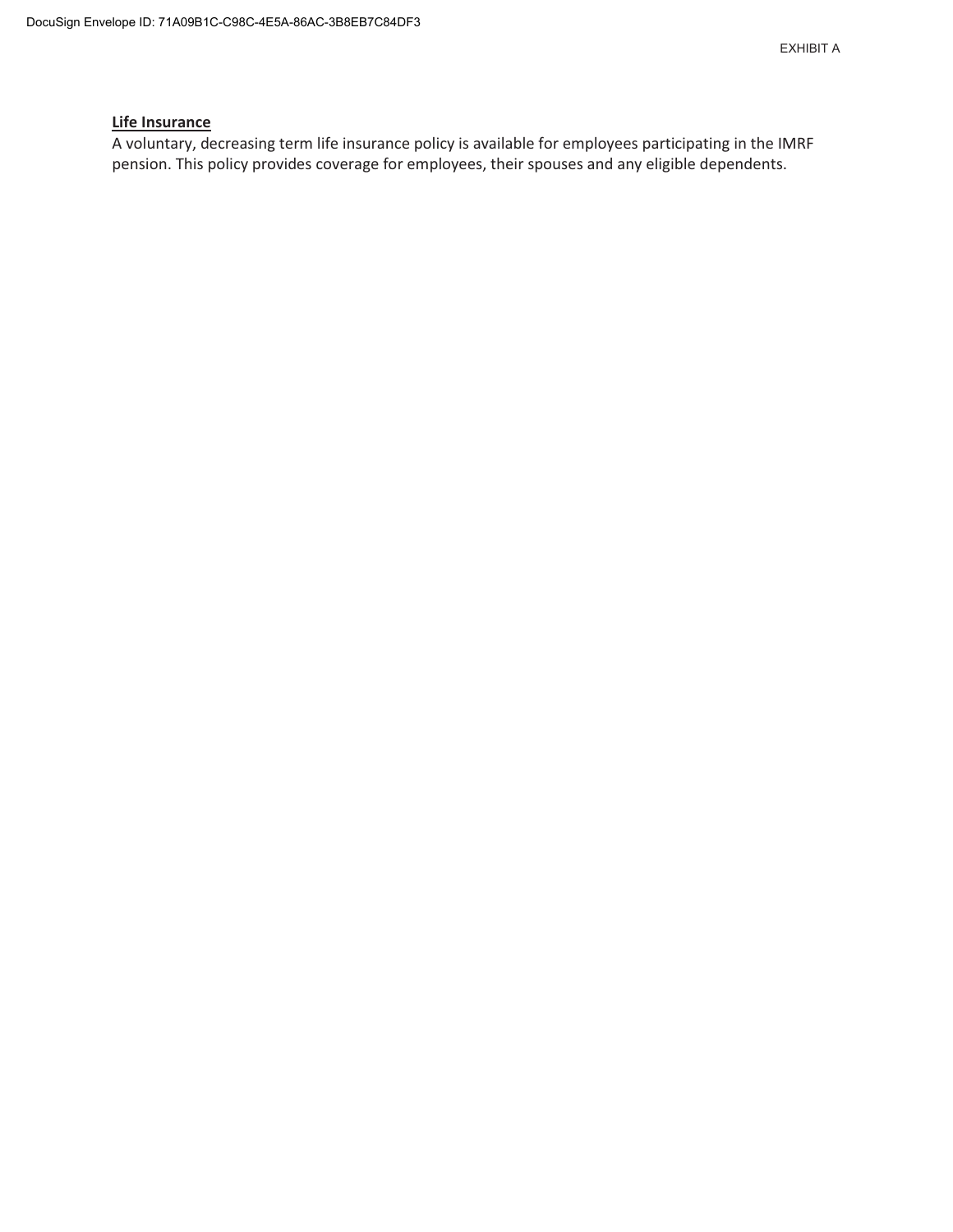### **Exhibit B (Draft)**

## **Procedures for Appointment and Compensation - Land Bank (Program) Manager**

HR advertises vacancies, internal and external, for at least (7) seven working days and in accordance with the City of Moline Affirmative Action Policy.

Applications are accepted only when a vacancy exists and must be submitted online through the City's applicant tracking system in order to be considered.

Human Resources receives applications until the deadline date and time or until the position is filled in the case of postings advertised as "open until filled." Inquiries are answered by informing potential applicants of the position title, pay grade and starting pay, application deadline and job description. City staff will neither encourage nor discourage applicants from applying.

Human Resources reviews applications and eliminates from further consideration those which are incomplete or do not meet minimum requirements of the job description.

The department director or designee reviews the applications as screened by Human Resources. The City will interview the best qualified candidates from the pool of applicants for the vacancy.

Human Resources schedules interviews with the best qualified candidates. The department director or designee, a member of Human Resources and a third person (either a supervisor or a person from another department), conduct the interviews. Questions presented at the interview are determined in advance and must be directed to all candidates. All questions must be job-related and non-discriminatory.

Interviewers rate each candidate by means of an interview rating sheet Each interviewer rates every applicant's job-related characteristics as indicated on the rating sheet. Rating topics for job-related characteristics (knowledge, skills, abilities, education, experience, etc.), shall be determined prior to the interviews.

After each interviewer has completed his/her rating sheet, the candidate's ratings are discussed. If there is more than a three point range between the interviewers in any candidate's score in any rated topic, the interviewers explain the rating in writing or adjust the score for that rated topic. Human Resources shall review total scores for accuracy and calculate the average score. The average score and not just the department director's rating must be considered in the final selection; however, the average score need not be the only factor considered.

A second round of interviews may be conducted if necessary. Follow-up interviews are also conducted on the basis of job-related characteristics.